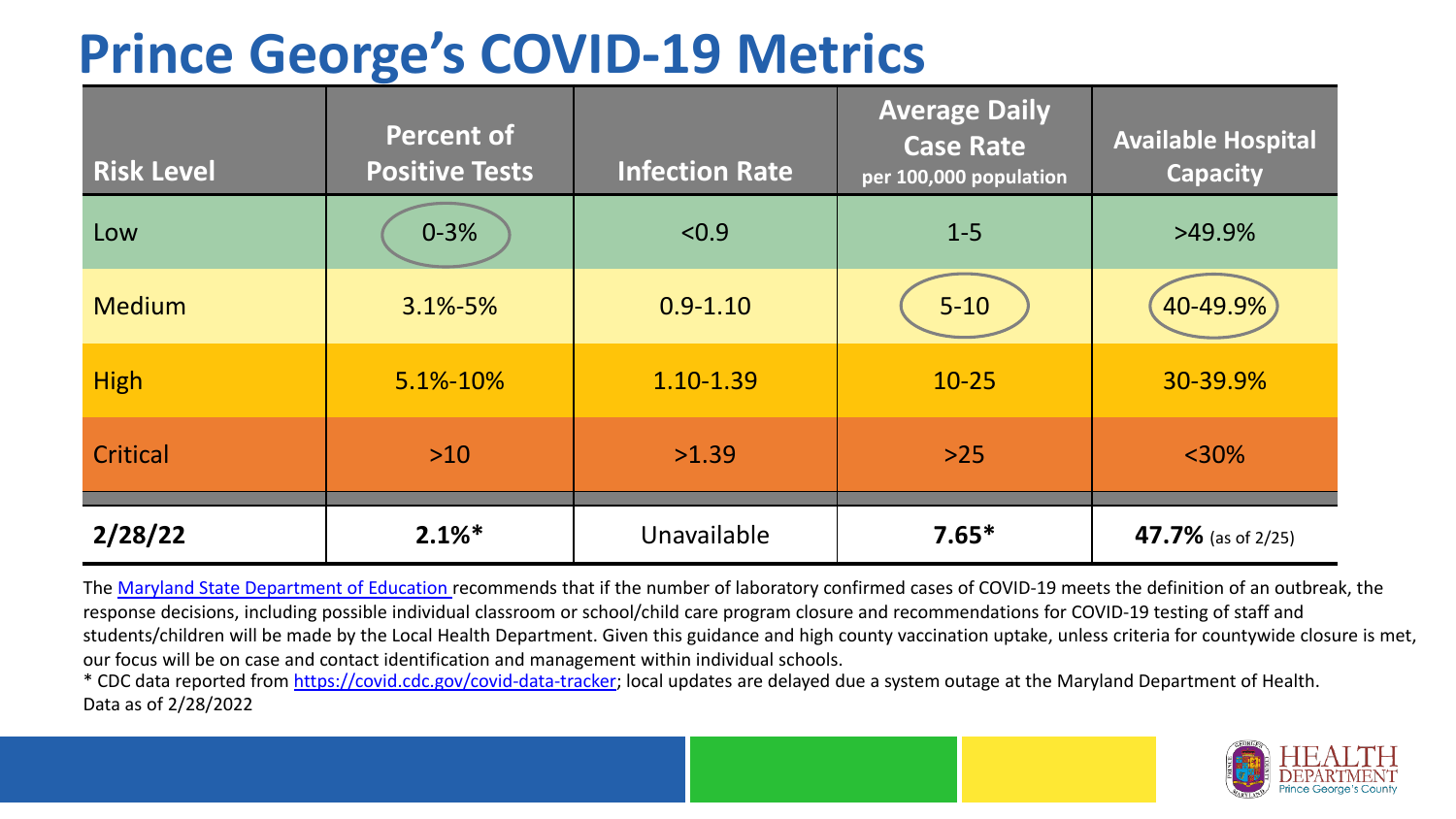## **COVID-19 Community Transmission and Vaccination**

Per the [CDC updated guidance for COVID-19 Prevention in K-12 Schools,](https://www.cdc.gov/coronavirus/2019-ncov/community/schools-childcare/k-12-guidance.html) vaccination is considered the leading prevention strategy for those who are eligible, and **Prince George's County exceeds the percentage of U.S. vaccinations for ages 12 and above**. The CDC also emphasizes using multiple prevention strategies together consistently, included universal indoor masking, as needed based on the level of community transmission and vaccine coverage.



\*\* Local vaccination data reported as of 2/27/2022